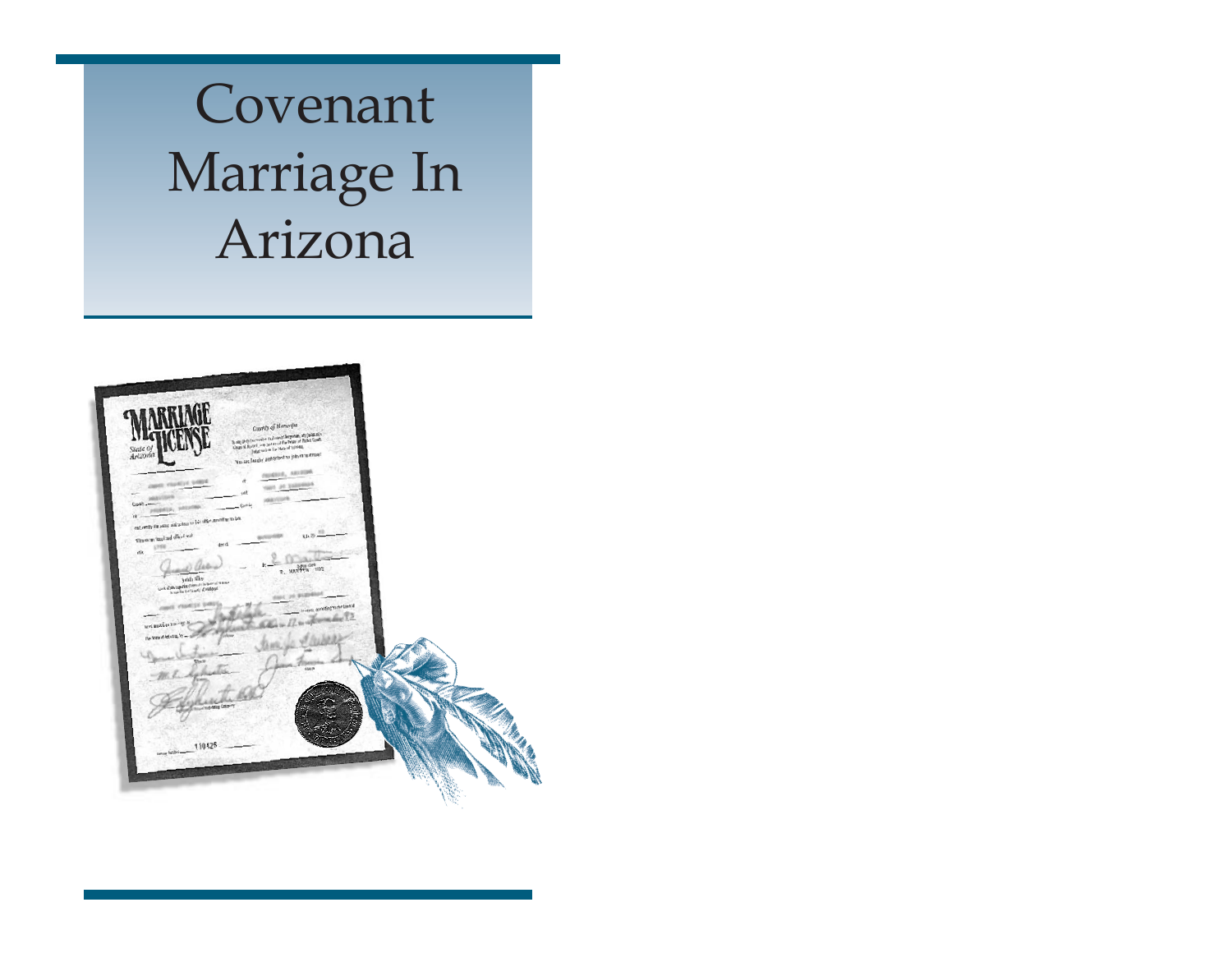# *Table of Contents*

| Covenant Marriage for Already Married Persons 4 |
|-------------------------------------------------|
| Limited Legal Reasons to Get a Divorce          |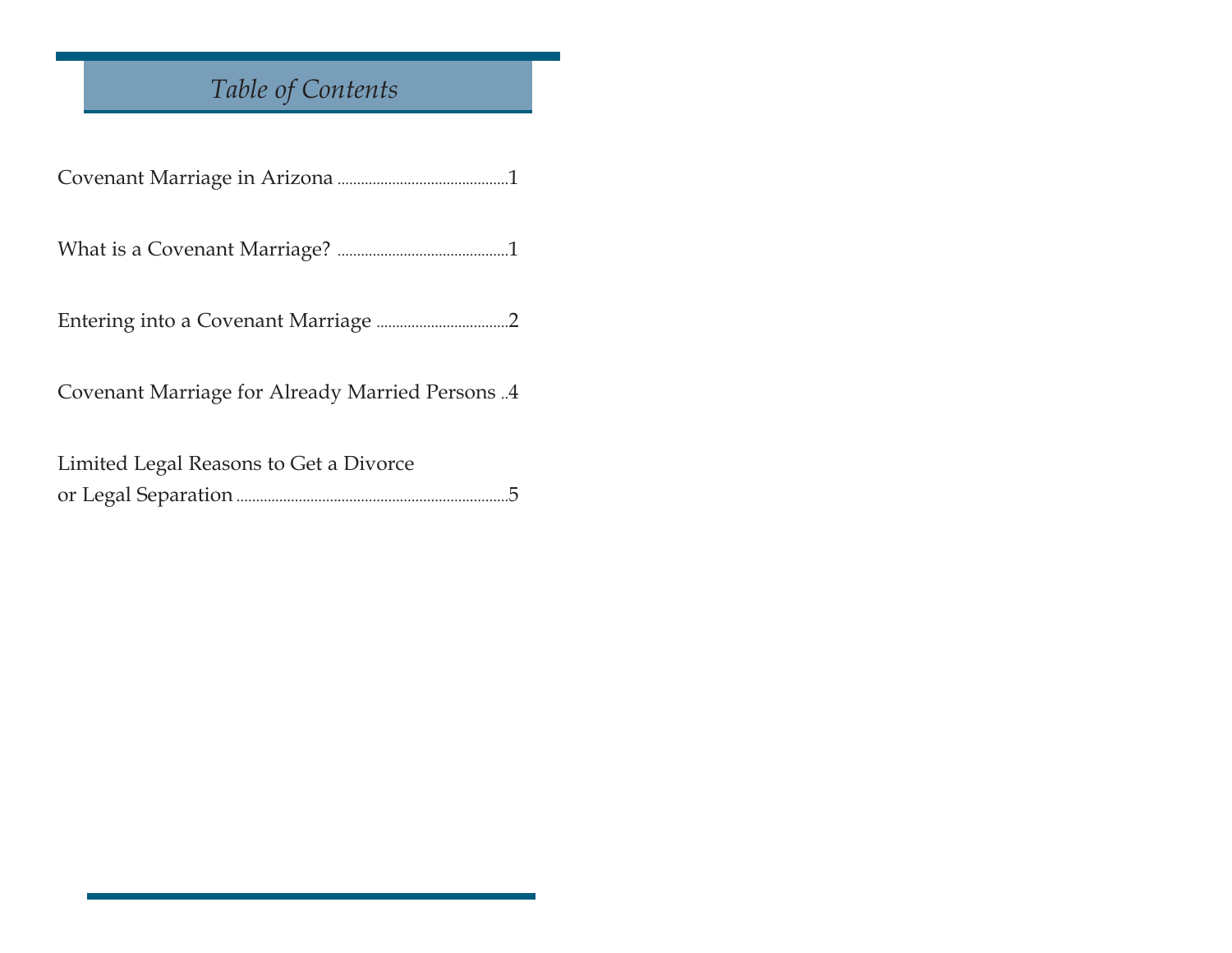# *Covenant Marriage in Arizona*

As of August 21, 1998, Arizona incorporated into statute a new type of marriage called "covenant marriage." (The law can be found in Sections 25-901 through 25-906 of the Arizona Revised Statutes.) This pamphlet describes what steps must be taken to enter into a covenant marriage. It also lists the limited reasons available for a legal separation or divorce for those in a covenant marriage. The pamphlet contains only general information. If you have questions about covenant marriage, please ask a member of the clergy, a marriage counselor or an attorney of your choice.

# *What is a Covenant Marriage?*

The State Legislature has created a type of marriage in Arizona called "covenant marriage." It does not replace the kind of marriage already available. Instead it offers an additional option to couples who wish to marry. The covenant marriage differs both in the steps necessary to get married and the reasons why a legal separation or divorce may be granted by the court.

To enter into a covenant marriage, the couple first must have counseling (called "premarital counseling") from a member of the clergy or a marriage counselor. Then, when applying for a license to be married, both persons must show their intention to enter into a covenant marriage by signing a special statement (or "declaration") on the application form. In a covenant marriage, legal separation or divorce (in Arizona, a "dissolution of marriage") may be granted by the court only for specific reasons listed in state law. These are explained in the following pages.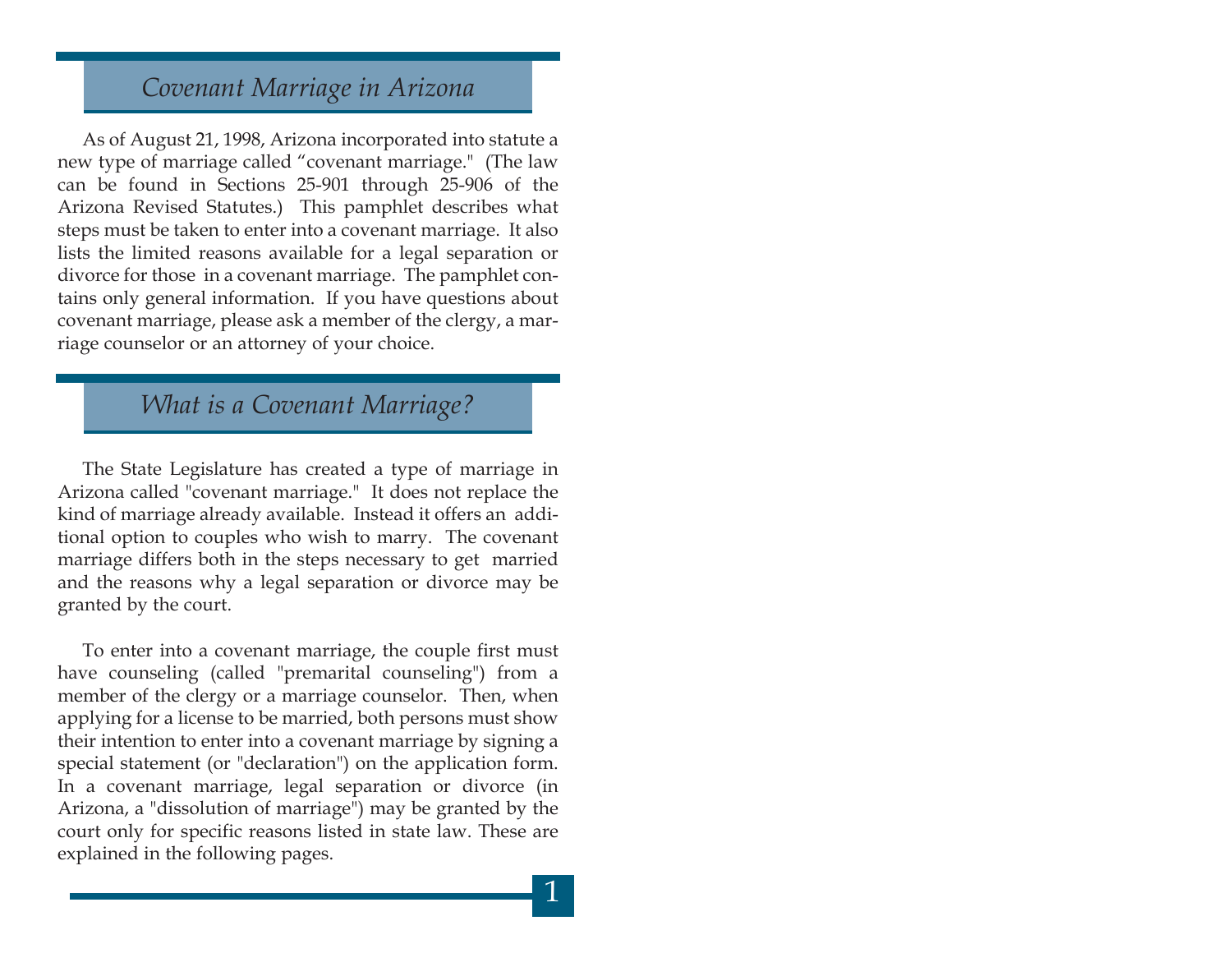### *Entering into a Covenant Marriage*

To be married in Arizona, a woman and man legally qualified to marry must first get a marriage license. (Sections 25- 101 and 25-102 of the Arizona Revised Statutes indicate who may legally marry.) To get a license, a written application must be filed with the Clerk of the Superior Court in any county of the state or with some justices of the peace, city clerks or town clerks. Call the Clerk of the Superior Court in your county for information on where to apply for a marriage license.

For a covenant marriage, certain information must be included in the marriage license application. By law (Section 25-901 of the Arizona Revised Statutes) a person must state their intention to enter into a covenant marriage. This statement (or "declaration") must contain three things:

1. A written statement, printed exactly as follows:

#### *A Covenant Marriage*

*We solemnly declare that marriage is a covenant between a man and a woman who agree to live together as husband and wife for as long as they both live. We have chosen each other carefully and have received premarital counseling on the nature, purposes and responsibilities of marriage. We understand that a covenant marriage is for life. If we experience marital difficulties, we commit ourselves to take all reasonable efforts to preserve our marriage, including marital counseling.* 

*With full knowledge of what this commitment means, we do declare that our marriage will be bound by Arizona law on covenant marriages and we promise to love, honor and care for one another as husband and wife for the rest of our lives.*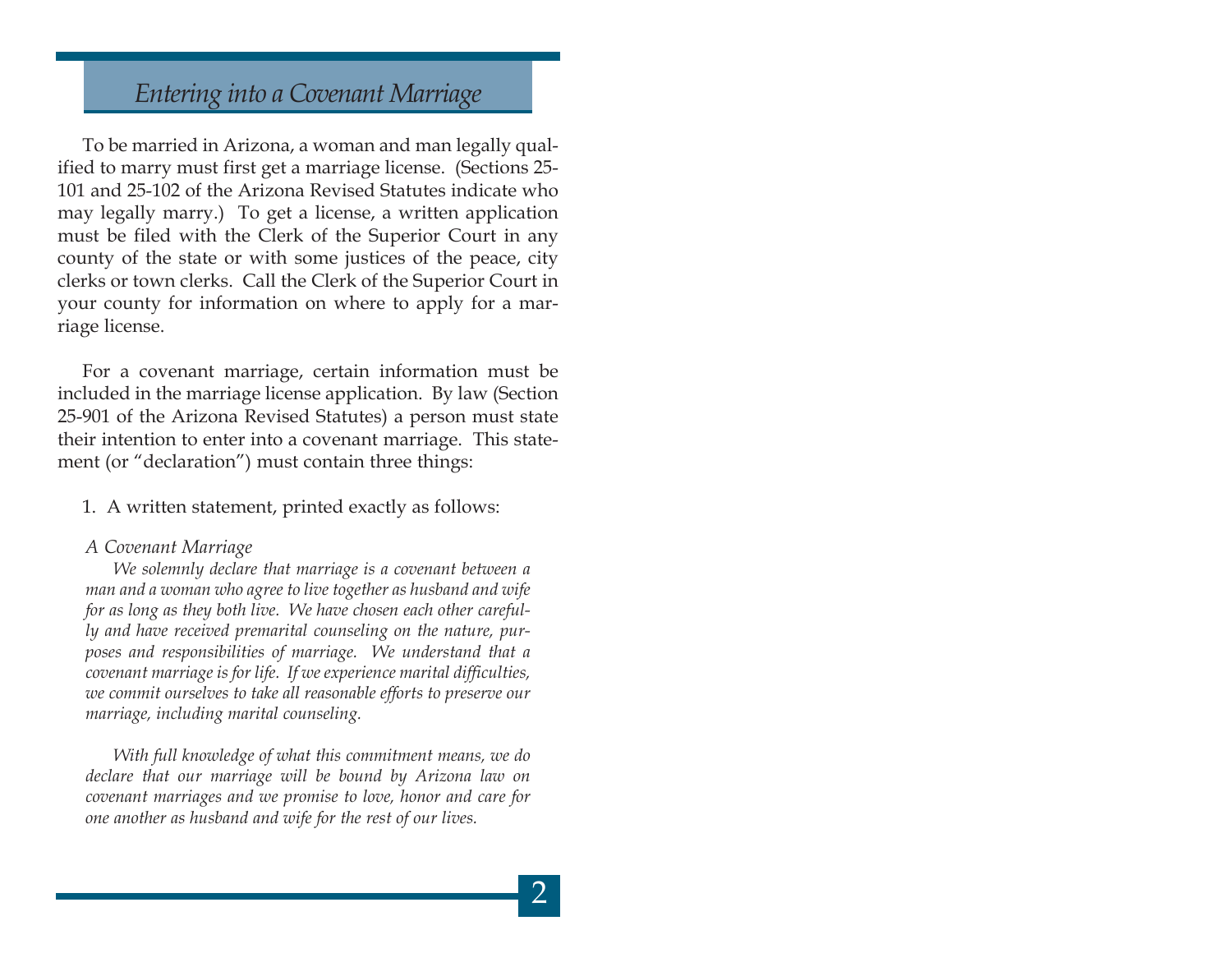2. The signed and sworn statement of both people that they have received premarital counseling from a member of the clergy or from a marriage counselor.

In premarital counseling, both people must be advised that a covenant marriage is a commitment for life. Premarital counseling also must include a discussion of the seriousness of covenant marriage, the requirement to seek marriage counseling if marital difficulties develop and the limited legal reasons available for ending the marriage by legal separation or divorce. The couple also must receive a copy of this pamphlet.

3. The signatures of both parties witnessed by a court clerk.

The parties must submit with the license application a sworn, notarized statement from the member of the clergy or marriage counselor who provided the premarital counseling. This statement must confirm that the parties were advised about the nature and purpose of a covenant marriage and the limited reasons for ending the marriage by legal separation or divorce. The counselor's statement also must show that a copy of this informational pamphlet was given to each person. A sample affidavit is available at:

http://www.supreme.state.az.us/dr/booklets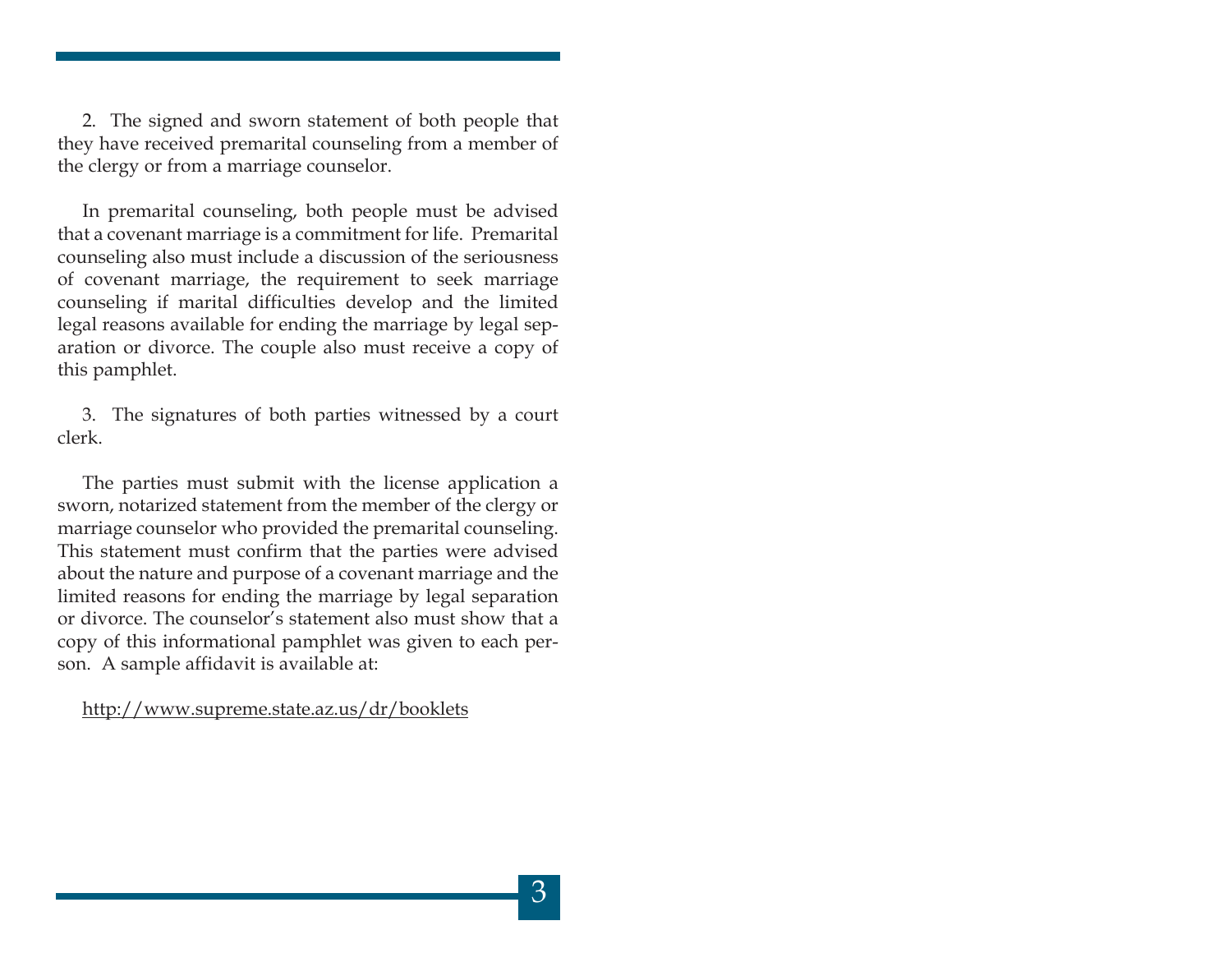# *Covenant Marriage for Already Married Persons*

People who are already married in this or any state may change (or "convert") their marriage to a covenant marriage. In this situation, it is not necessary to have premarital counseling or to apply for a marriage license and go through a marriage ceremony. To convert a marriage, the married couple must pay a fee (prescribed in Section 12-284(A) of the Arizona Revised statutes) to the Clerk of the Superior Court and present two things:

1. A written statement ("declaration") like the one printed for unmarried persons seeking a covenant marriage (see Page 2).

2. A sworn statement listing the names and the date and place their marriage ceremony was performed.

Some courts have preprinted forms for married couples to complete. The Clerk of the Superior Court will file the documents and issue a certificate stating that the earlier marriage is converted to a covenant marriage. However, the process of converting a marriage will not legalize a marriage that was not properly entered into or that is prohibited by Arizona law.

The statements for conversion to a covenant marriage may be submitted to the Clerk of the Superior Court in any county of the state and to some justices of the peace, city clerks or town clerks. Call the Clerk of the Superior Court in your county for more information.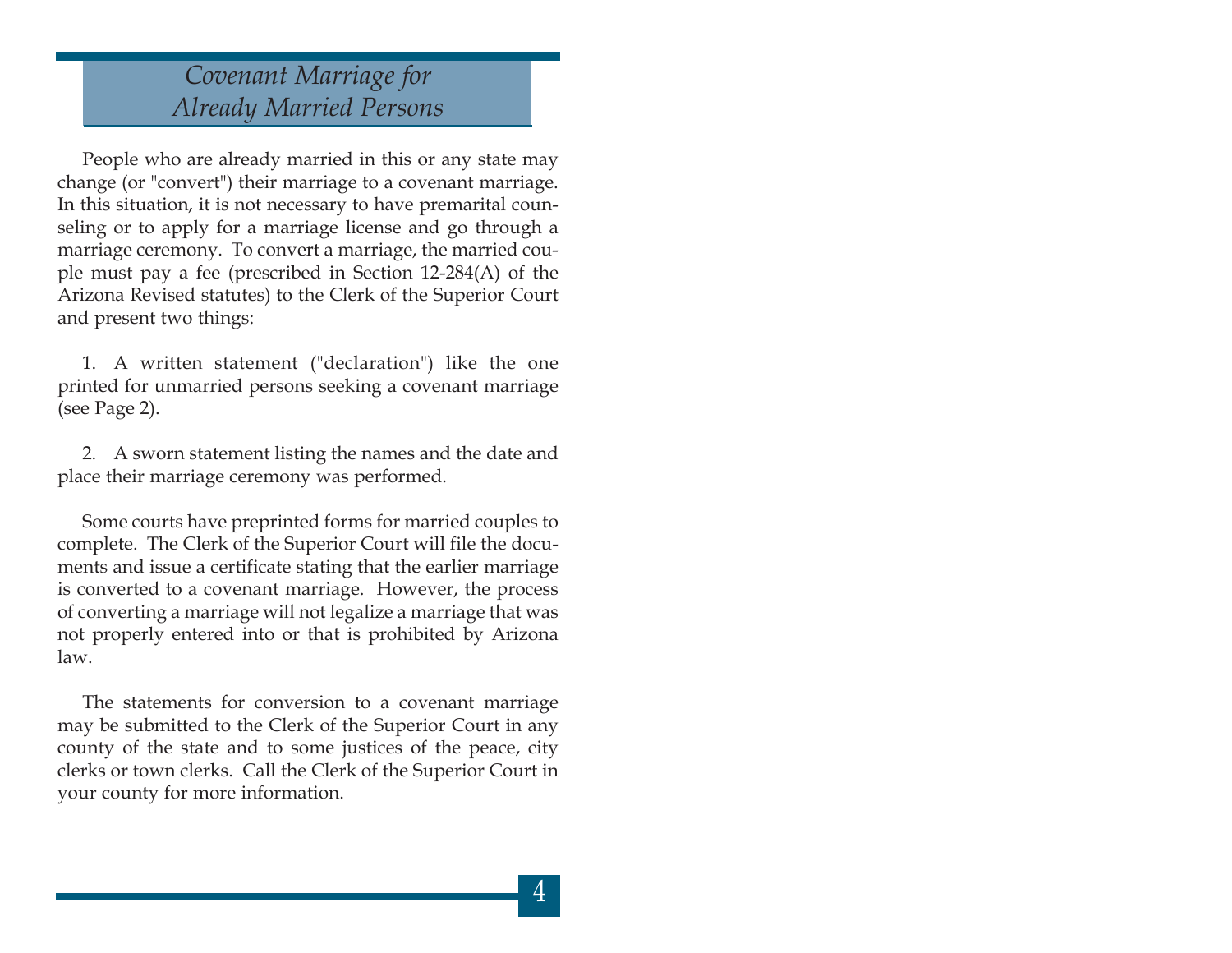## *Limited Legal Reasons to Get a Divorce or Legal Separation*

For a covenant marriage, the court can only grant a divorce ("dissolution of marriage" in Arizona) or a legal separation for certain, limited reasons.

To get a divorce, any one of the following eight reasons must be proved to the court (these are listed in Section 25-903 of the Arizona Revised Statutes):

1. The spouse against whom the divorce case is filed (the "Respondent") has committed adultery.

2. The spouse against whom the divorce case is filed (the "Respondent") has committed a serious crime ("felony") and has been sentenced to death or imprisonment.

3. For at least one year before the divorce case is filed, the spouse against whom the divorce case is filed (the "Respondent") has been absent from ("abandoned") the home where the married couple resided and refuses to return. The law allows an exception. A person may file for divorce by claiming that the other spouse has left the home and is expected to stay away for the one-year period. If the spouse has not been away for one year when the court papers are filed, the divorce case will not be dismissed by the court. Instead the case will be put on hold until the one-year requirement is met. During this time, the court still may grant and enforce temporary orders for things like child support, parenting time (formerly known as "visitation") and spousal support (sometimes called "alimony" or "spousal maintenance").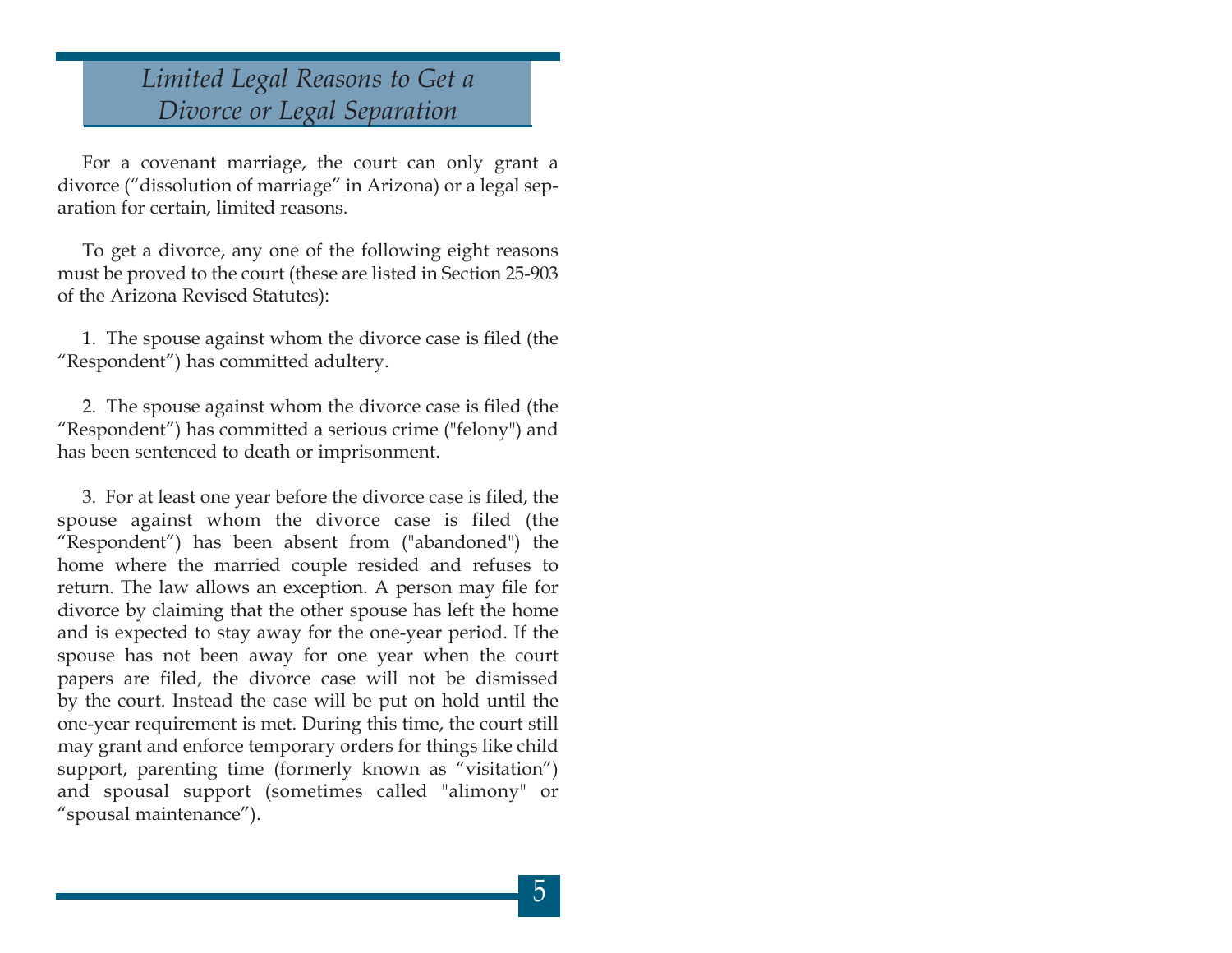4. The spouse against whom the divorce case is filed (the "Respondent") either has (1) physically or sexually abused the other spouse, a child or a relative of either spouse who lives permanently in the married couple's home, or (2) committed domestic violence (defined in Section 13-3601 of the Arizona Revised Statutes) or emotional abuse.

5. The spouses have been living separate and apart without getting back together for at least two straight years before the divorce case is filed. The law allows an exception. A person may file for divorce by claiming it is expected the spouses will be separated for the two-year period. If the spouses have not been separated for two years when the court papers are filed, the divorce case will not be dismissed. Instead the case will be put on hold until the two-year requirement is met. During the two-year period, the court may still grant and enforce temporary orders for things like child support, parenting time (formerly known as "visitation") and spousal support (sometimes called "alimony" or "spousal maintenance").

6. The spouses already have been granted a legal separation by the court, and they have been living separate and apart without getting back together for at least one year from the date of the legal separation.

7. The spouse against whom the divorce case is filed (the "Respondent") has regularly abused drugs or alcohol.

8. The spouses both agree to a divorce.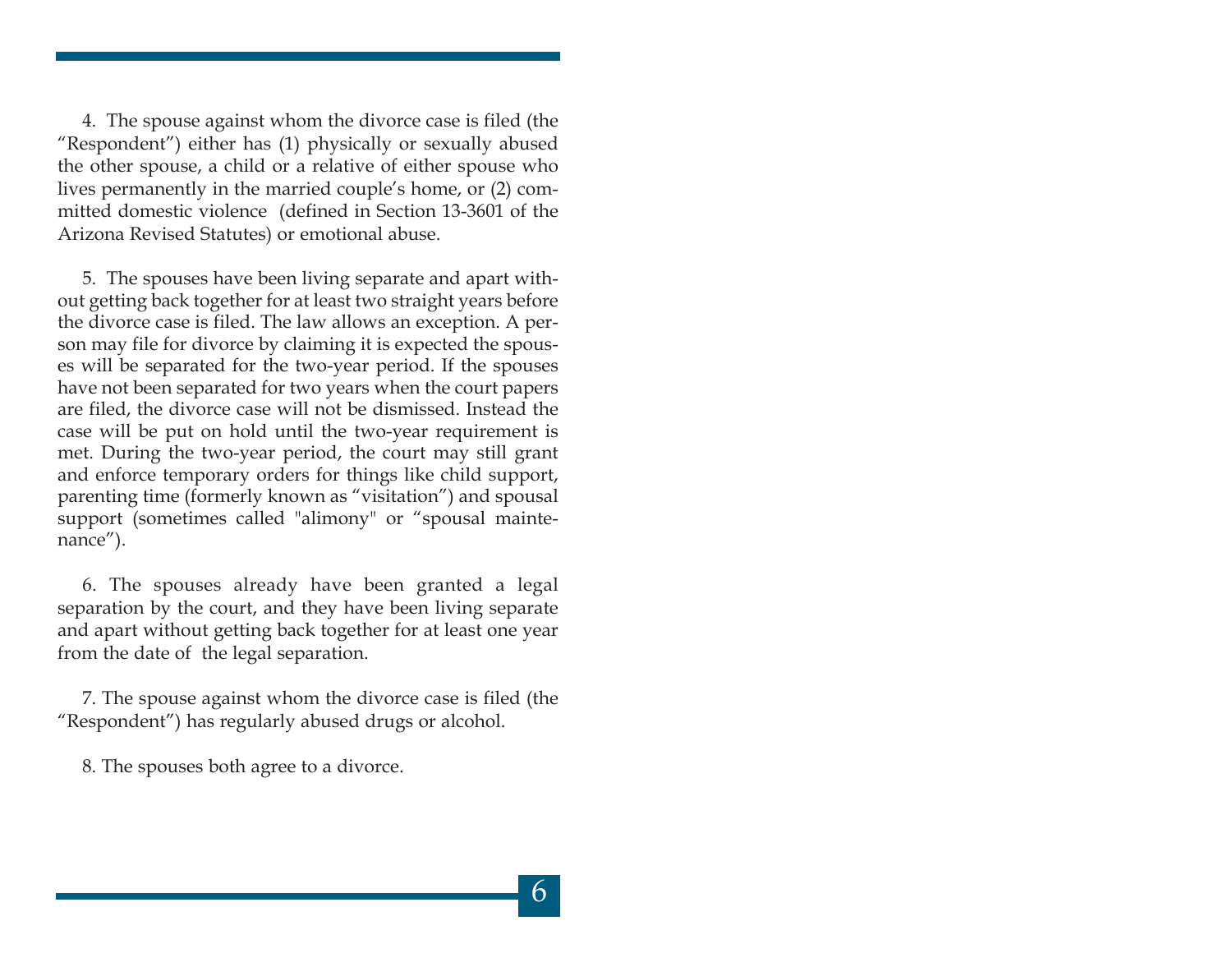The reasons for obtaining a legal separation differ somewhat, but also are limited. The court must have proof that any one of the following are true (these are listed in Section 25-904 of the Arizona Revised Statutes):

1. The spouse against whom the legal separation case is filed (the "Respondent") has committed adultery.

2. The spouse against whom the legal separation case is filed (the "Respondent") has committed a serious crime ("felony") and has been sentenced to death or imprisonment.

3. For at least one year before the separation case is filed, the spouse against whom the legal separation case is filed (the "Respondent") has been absent from ("abandoned") the home where the married couple resided and refuses to return. The law allows an exception. A person may file for a legal separation by claiming that the other spouse has left the home and is expected to stay away for the one-year period. If the spouse has not been away for one year when the court papers are filed, the legal separation case will not be dismissed by the court. Instead the case will be put on hold until the one-year requirement is met. During the one-year period, the court still may grant and enforce temporary orders for things like child support, parenting time (formerly known as "visitation") and spousal support (sometimes called "alimony" or "spousal maintenance").

4. The spouse against whom the legal separation case is filed (the "Respondent") either has (1) physically or sexually abused the other spouse, a child or a relative of either spouse who lives permanently in the married couple's home, or (2) committed domestic violence (defined in Section 13-3601 of the Arizona Revised Statutes) or emotional abuse.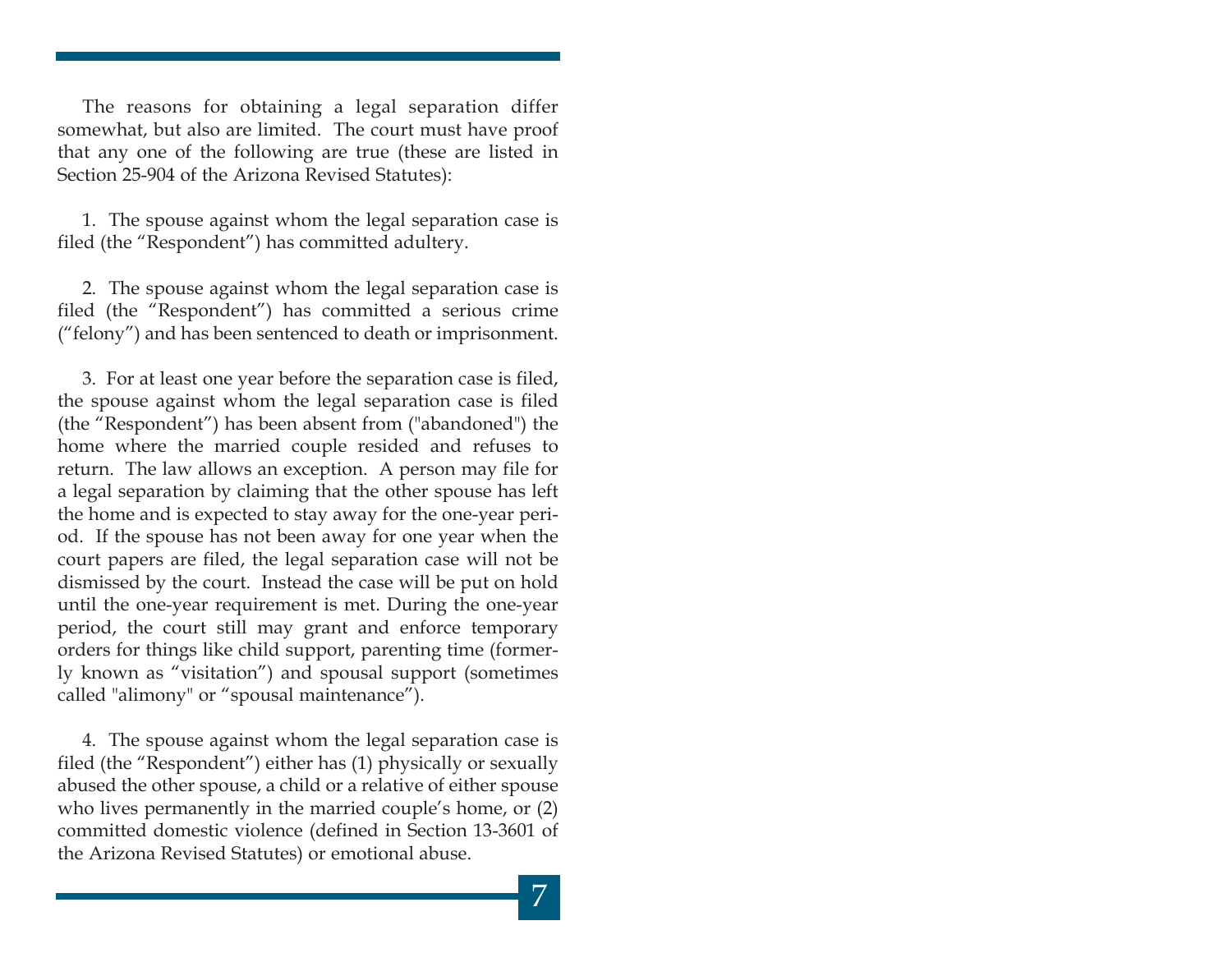5. The spouses have been living separate and apart without getting back together for at least two straight years before the request for a legal separation is made to the court. The law allows an exception. A person may file for a legal separation by claiming it is expected the spouses will be separated for the two-year period. If the spouses have not been separated for two years when the court papers are filed, the legal separation case will not be dismissed by the court. Instead the case will be put on hold until the two-year requirement is met. During the two-year period, the court still may grant and enforce temporary orders for things like child support, parenting time (formerly known as "visitation") and spousal support (sometimes called "alimony" or "spousal maintenance").

6. Regular abuse of alcohol or ill treatment of a spouse by the spouse against whom the legal separation case is filed (the "Respondent") makes living together intolerable.

7. The spouse against whom the legal separation case is filed (the "Respondent") has regularly abused drugs or alcohol.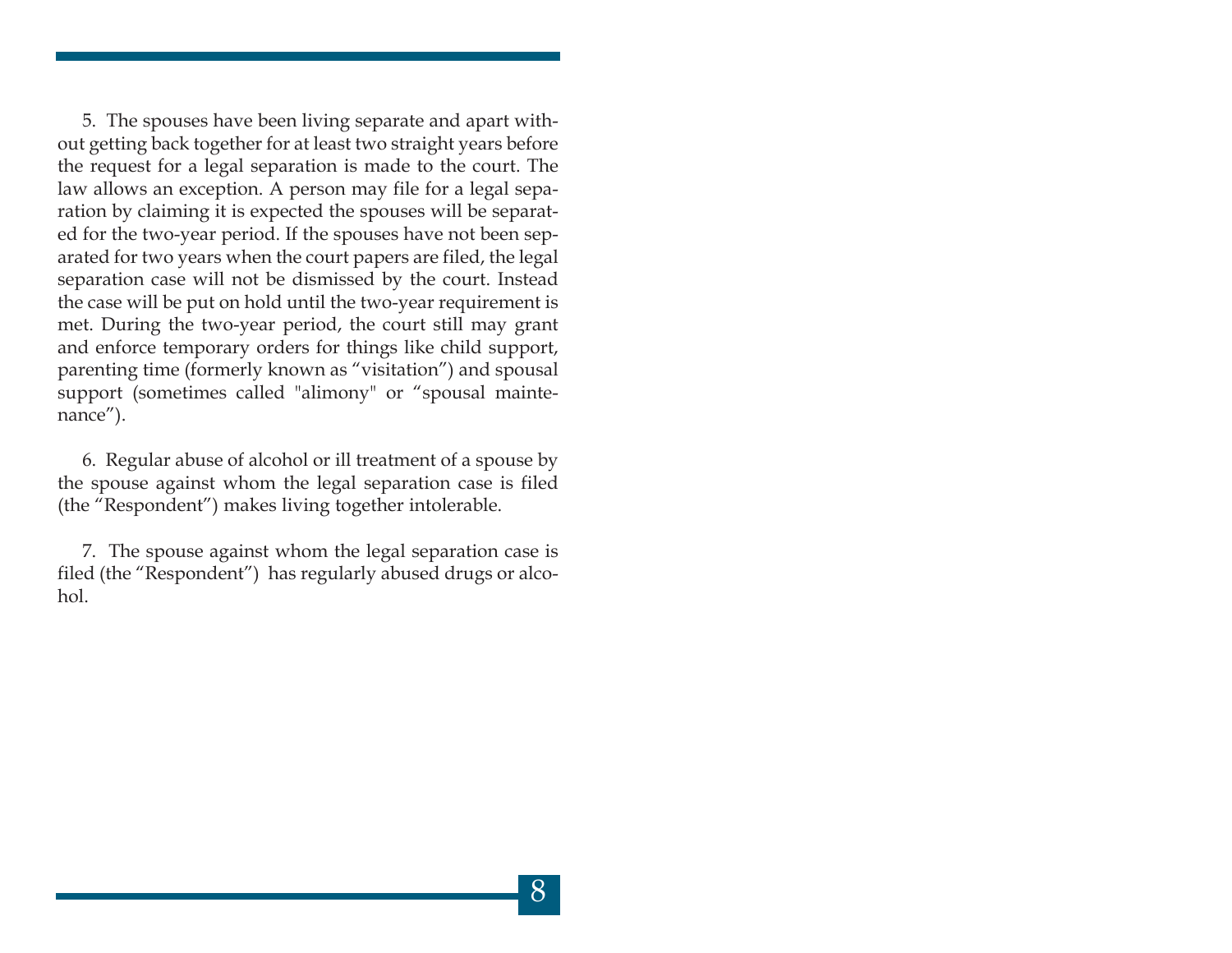### **Apache County**

70 West 3rd South St. Johns, AZ 85936 (928) 337-7550 http://www.co.apache.az.us/Clerk/

### **Cochise County**

County Courthouse Bisbee, AZ 85603 (520) 432-8570 http://www.co.cochise.az.us/Court/ClerkOfCourt/Crtcler k.htm

#### **Coconino County**

200 N. San Francisco Flagstaff, AZ 86001 (928) 779-6535 http://co.coconino.az.us/courts.aspx?id-295

#### **Gila County**

1400 E. Ash Globe, AZ 85501 (928) 425-3231 http://supreme.state.az.us/gilasc/clerk/clerk.html

#### **Graham County**

800 Main St. Safford, AZ 85546 (928) 428-3100 http://www.graham.az.gov/cournty\_offices.asp?id-1391&sub\_id=1453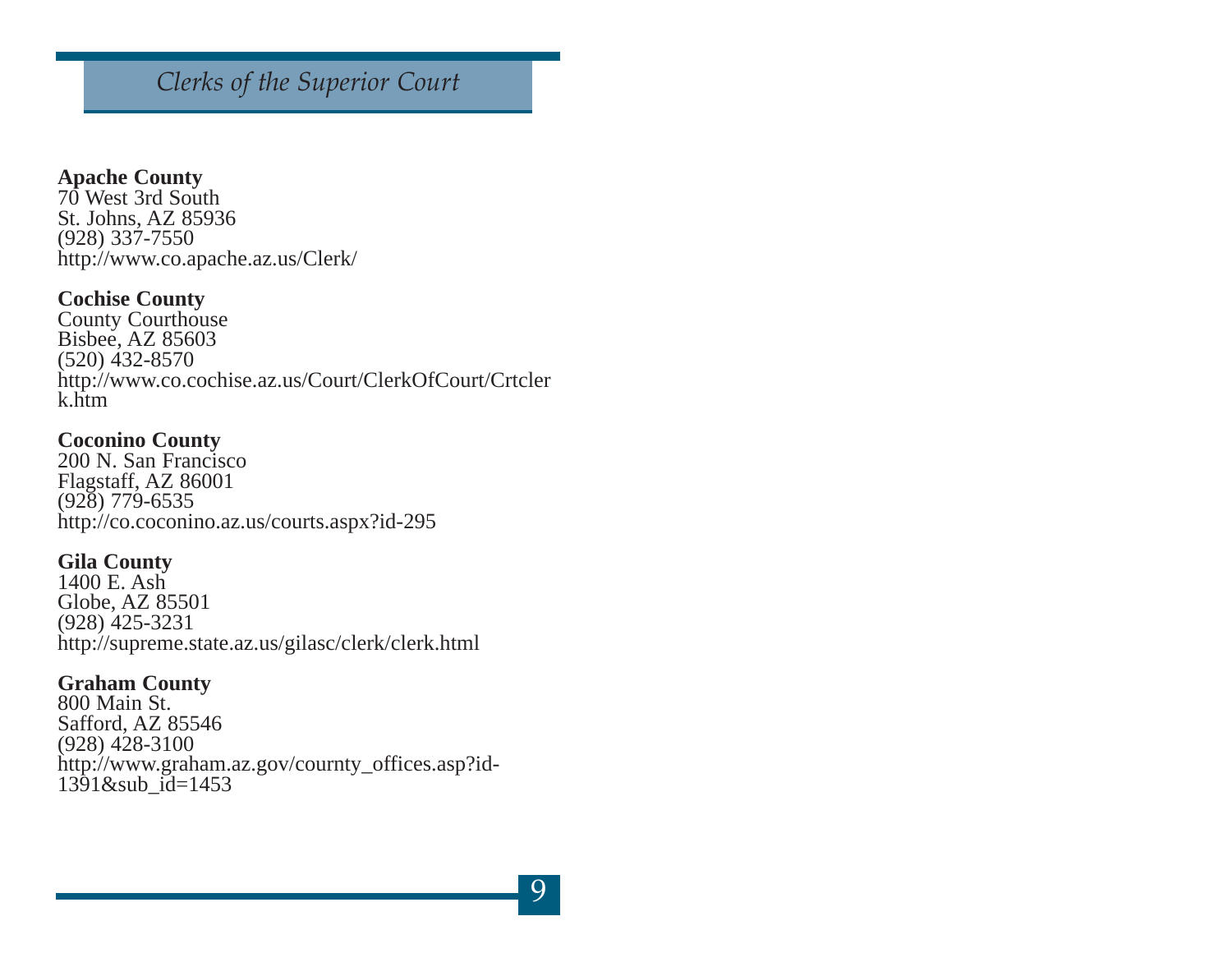### **Greenlee County**

County Courthouse 223 Fifth Street Clifton, AZ 85533 (928) 865-4242 http://www.co.greenlee.az.us/Courts/ClerkHomePage.as px

### **La Paz County**

1316 Kofa Ave., Suite 607 Parker, AZ 85344 (928) 669-6131 http://www.co.la-paz.az.us/courts.htm

### **Maricopa County**

201 W. Jefferson Phoenix, AZ 85003 (602) 506-3676 http://www.clerkofcourt.maricopa.gov

- Northwest Regional Court Center 14264 W. Tierra Buena Lane Surprise, AZ 85374 (602) 506-3676
- Southeast Regional Public Service Facility 222 E. Javelina Ave. Mesa, AZ 8520 (602) 506-3676

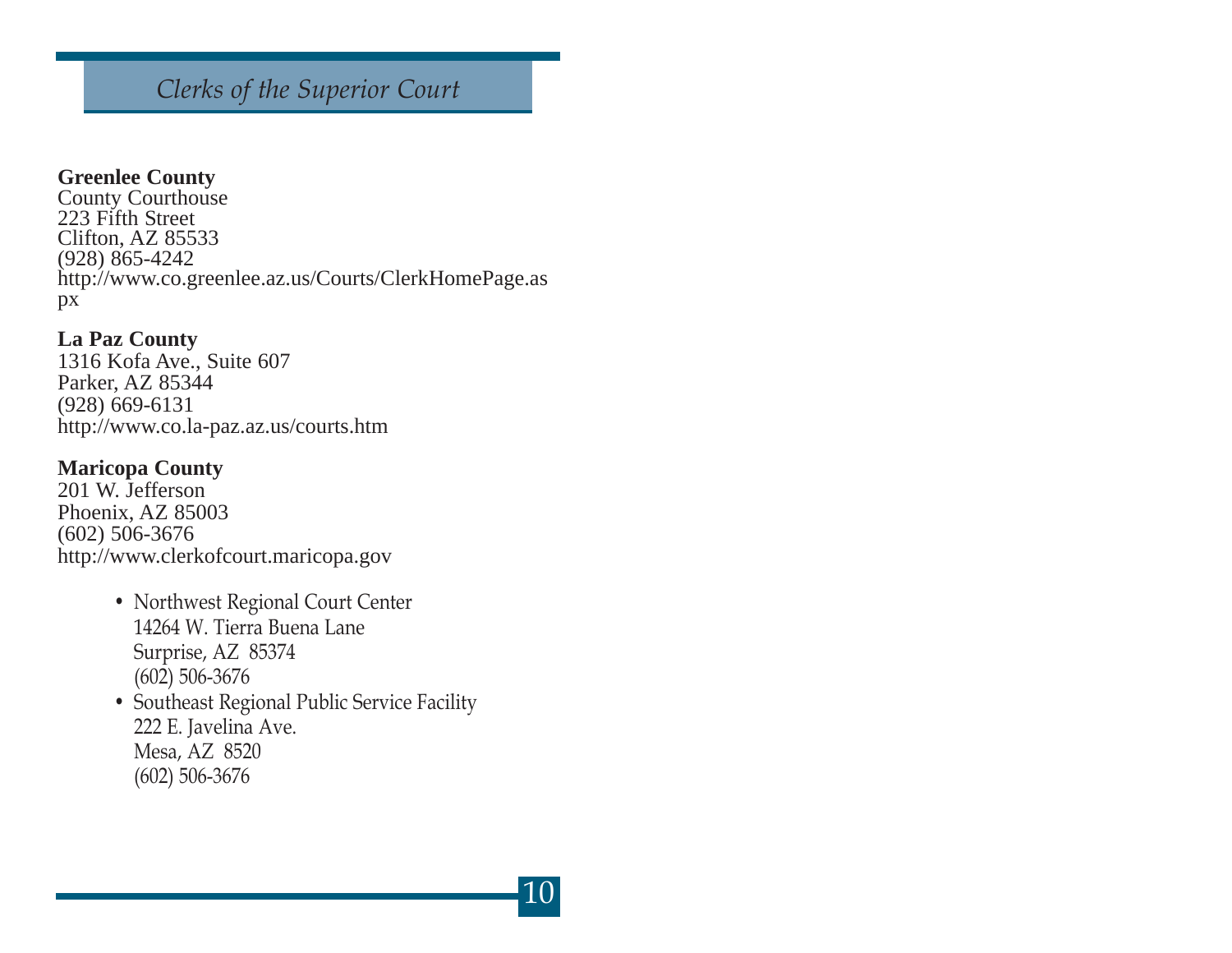### **Mohave County**

County Courthouse 401 E. Spring Street Kingman, AZ 86402-7000 (928) 753-0713 http://www.mohavecourts.com/clerk/homepage.htm

### **Navajo County**

Navajo County Government Complex 100 E. Carter Drive South Highway 77 Holbrook, AZ 86025 (928) 524-4188 http://www.co.navajo.az.us/clerk/clerk\_start\_page.aspx

### **Pima County**

110 W. Congress Tucson, AZ 85701 (520) 740-3200 http://www.cosc.co.pima.az.us

### **Pinal County**

County Courthouse Florence, AZ 85232-2730 (520) 868-5300 http://co.pinal.az.us/ClerkSC/

### **Santa Cruz County**

Santa Cruz County Complex 2150 North Congress Drive Nogales, AZ 85621 (520) 375-7700 http://www.co.santa-cruz.az.us/clerk/index.html

11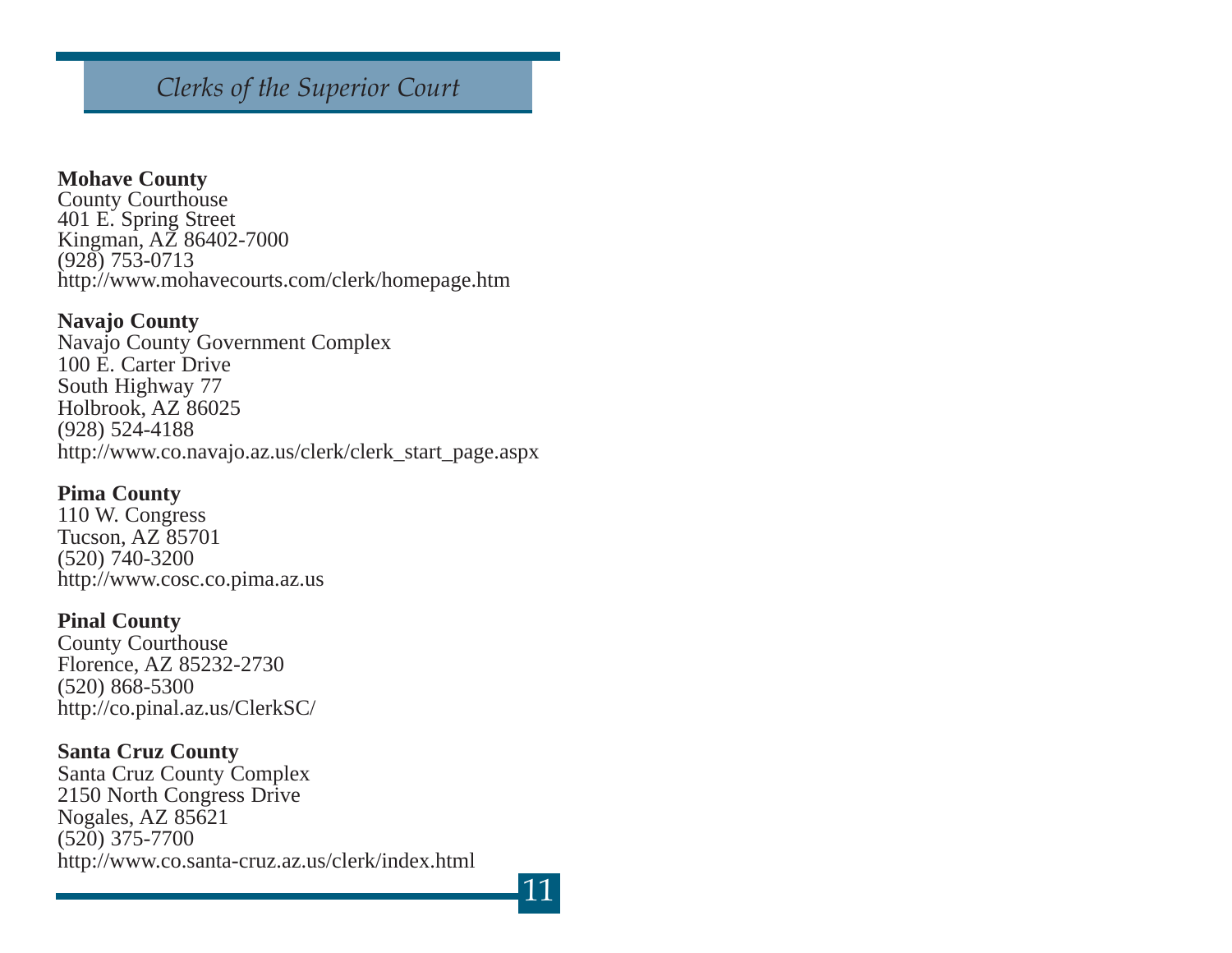### **Yavapai County**

County Courthouse 120 S. Cortez Prescott, AZ 86303 (928) 771-3312 http://www.co.yavapai.az.us/departments/Cls/ClsHome.a sp

### **Yuma County**

168 S. 2nd Ave. Yuma, AZ 85364 (928) 817-4210